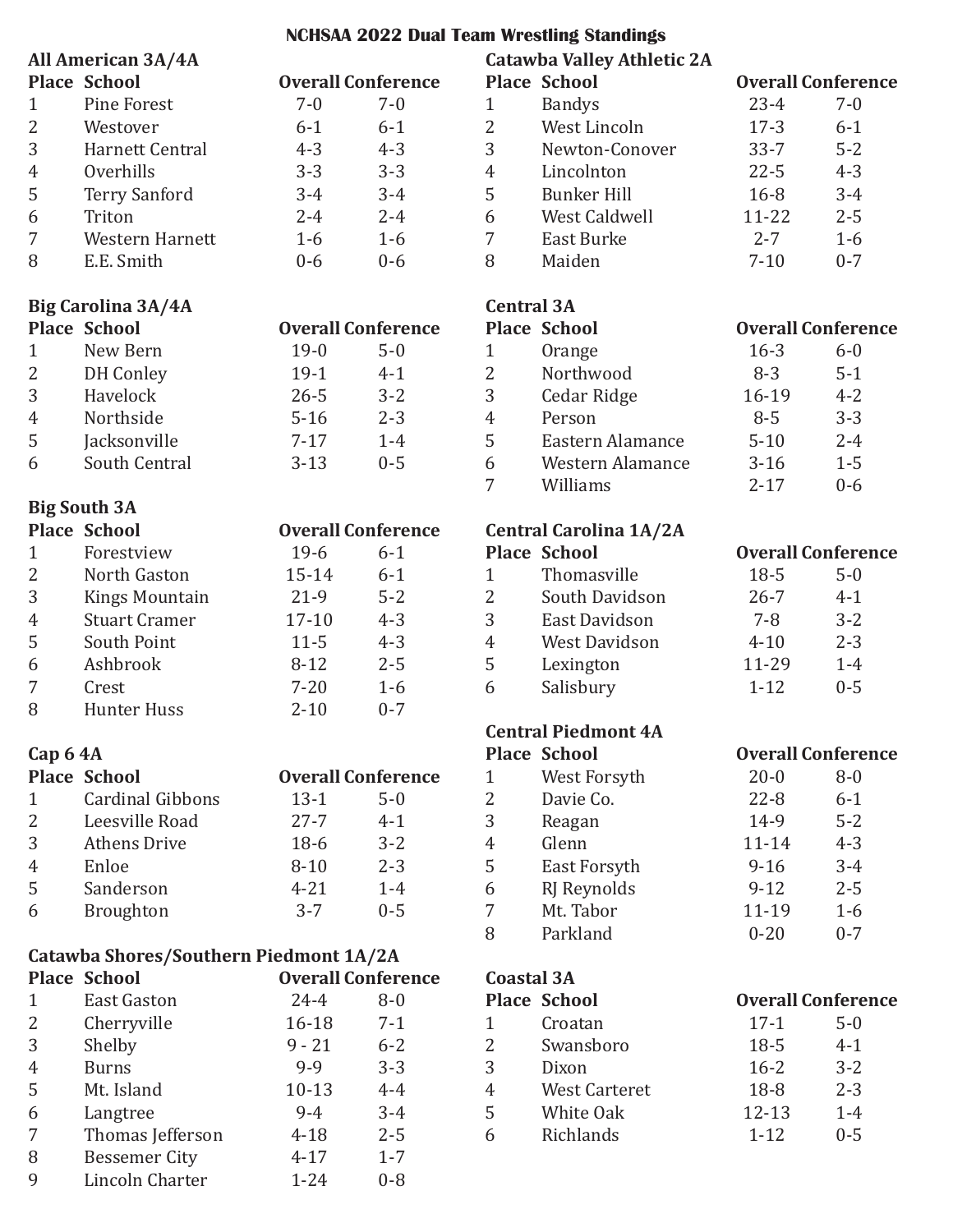|                   | Coastal Plains/Waccamaw 1A/2A                   |           |                           |                | <b>Greater Metr</b>        |
|-------------------|-------------------------------------------------|-----------|---------------------------|----------------|----------------------------|
|                   | <b>Place School</b>                             |           | <b>Overall Conference</b> |                | Place Schoo                |
| $\mathbf{1}$      | Pamlico County 1A                               | $19-3$    | $5 - 0$                   | $\mathbf{1}$   | Lake N                     |
| $\overline{2}$    | Trask 2A                                        | $8 - 11$  | $2 - 0$                   | $\overline{2}$ | Moore                      |
| 3                 | East Carteret 2A                                | 8-28      | $4 - 2$                   | 3              | Hickor                     |
| $\overline{4}$    | Northside Pinetown 1A                           | $9 - 11$  | $3 - 2$                   | $\overline{4}$ | Cox Mi                     |
| 5                 | Southside 1A                                    | $2 - 9$   | $2 - 3$                   | 5              | West C                     |
| 6                 | Lejeune 1A                                      | $1 - 19$  | $1 - 4$                   | 6              | South 1                    |
| 7                 | Pender 1A                                       | $0 - 17$  | $0 - 5$                   | 7              | AL Bro                     |
| <b>DAC-VII 4A</b> |                                                 |           |                           |                | <b>Greater Neus</b>        |
|                   | <b>Place School</b>                             |           | <b>Overall Conference</b> |                | Place Schoo                |
|                   |                                                 |           |                           | $\mathbf{1}$   | Clayto                     |
|                   |                                                 |           |                           | $\overline{2}$ | Corint                     |
|                   | East Central/Southeastern Athletic 2A           |           |                           | 3              | Clevela                    |
|                   | <b>Place School</b>                             |           | <b>Overall Conference</b> | $\overline{4}$ | Fuquay                     |
| $\mathbf{1}$      | Southwest Onslow                                | $15 - 0$  | $4 - 0$                   | 5              | Willow                     |
| $\overline{2}$    | South Lenoir                                    | $13 - 11$ | $3-1$                     | 6              | South                      |
| 3                 | North Lenoir                                    | $10 - 18$ | $1-4$                     | 7              | Garner                     |
|                   |                                                 |           |                           | 8              | Southe                     |
|                   | <b>Eastern Plains 2A</b><br><b>Place School</b> |           | <b>Overall Conference</b> | Metro 4A       |                            |
| $\mathbf{1}$      |                                                 | $15 - 4$  | $10 - 0$                  |                | Place School               |
| $\overline{2}$    | Washington<br>North Pitt                        | $16 - 5$  | $7 - 2$                   | $\mathbf{1}$   | Northy                     |
| 3                 |                                                 | 18-12     | $5 - 5$                   | $\overline{2}$ | Northe                     |
|                   | Ayden-Grifton<br>West Craven                    |           |                           | 3              |                            |
| $\overline{4}$    |                                                 | 12-20     | $2 - 4$                   |                | Southe                     |
| 5                 | Greene Central                                  | $5 - 17$  | $2 - 6$                   | $\overline{4}$ | Ragsda                     |
| 6                 | Southwest Edgecombe                             | $0 - 9$   | $0 - 9$                   | 5              | Page                       |
|                   |                                                 |           |                           | 6              | Southy                     |
|                   | <b>Foothills 2A</b>                             |           |                           | 7              | Grimsl                     |
|                   | <b>Place School</b>                             |           | <b>Overall Conference</b> | 8              | Wester                     |
| $\mathbf{1}$      | <b>Surry Central</b>                            | $15 - 0$  | $6 - 0$                   |                |                            |
| $\overline{2}$    | <b>West Wilkes</b>                              | $14 - 7$  | $5 - 1$                   |                | <b>Mid Piedmor</b>         |
| 3                 | North Wilkes                                    | $13 - 8$  | $4 - 2$                   |                | Place Schoo                |
| $\overline{4}$    | North Surry                                     | $15-6$    | $3 - 3$                   | $\mathbf{1}$   | Asheb                      |
| 5                 | <b>Wilkes Central</b>                           | $7 - 11$  | $2 - 4$                   | $\overline{2}$ | Oak Gr                     |
| 6                 | East Surry                                      | $13 - 15$ | $1 - 5$                   | 3              | Ledfor                     |
| 7                 | Forbush                                         | 14-23     | $0 - 6$                   | 4              | Montg                      |
|                   |                                                 |           |                           | 5              | Centra                     |
|                   | <b>Four Rivers/Carolina 1A</b>                  |           |                           | 6              | North                      |
|                   | <b>Place School</b>                             |           | <b>Overall Conference</b> |                |                            |
| $\mathbf{1}$      | Rosewood HS                                     | $31 - 1$  | $2 - 0$                   |                | <b>Mid-State 2A</b>        |
| $\overline{2}$    | NorthEast Prep                                  |           | $1 - 1$                   |                | Place Schoo                |
| 3                 | Neuse Charter                                   | $1 - 23$  | $0 - 2$                   | $\mathbf{1}$   | Moreh                      |
|                   |                                                 |           |                           | $\overline{2}$ | Reidsv                     |
|                   |                                                 |           |                           | 3              | West S                     |
|                   |                                                 |           |                           | 4              | HP And                     |
|                   |                                                 |           |                           |                | <b>M</b> . MA <sup>.</sup> |

|                 | <b>Greater Metro 4A</b>       |                           |         |
|-----------------|-------------------------------|---------------------------|---------|
|                 | <b>Place School</b>           | <b>Overall Conference</b> |         |
| 1               | Lake Norman                   | $25 - 3$                  | $6 - 0$ |
| 2               | Mooresville                   | $19 - 5$                  | $5 - 1$ |
| 3               | <b>Hickory Ridge</b>          | $26 - 5$                  | $4 - 2$ |
| $\overline{4}$  | Cox Mill                      | 14-8                      | $3 - 3$ |
| 5               | <b>West Cabarrus</b>          | $16-19$                   | $2 - 4$ |
| 6               | South Iredell                 | 17-18                     | $1-5$   |
| 7               | AL Brown                      | $9 - 15$                  | $0 - 6$ |
|                 | <b>Greater Neuse River 4A</b> |                           |         |
|                 | <b>Place School</b>           | <b>Overall Conference</b> |         |
| 1               | Clayton                       | 19-11                     | $7 - 0$ |
| 2               | <b>Corinth Holders</b>        | $13 - 1$                  | $6 - 1$ |
| 3               | Cleveland                     | $11 - 8$                  | $5 - 2$ |
| $\overline{4}$  | Fuquay-Varina                 | $12 - 10$                 | $4 - 3$ |
| 5               | <b>Willow Spring</b>          | $10 - 11$                 | $3-4$   |
| 6               | South Garner                  | $1-9$                     | $1-6$   |
| 7               | Garner                        | $5 - 18$                  | $1-6$   |
| 8               | Southeast Raleigh             | $1 - 22$                  | $1 - 6$ |
|                 |                               |                           |         |
| <b>Metro 4A</b> |                               |                           |         |
|                 | <b>Place School</b>           | <b>Overall Conference</b> |         |
| 1               | Northwest Guilford            | $21 - 0$                  | $7 - 0$ |
| 2               | Northern Guilford             | $21 - 4$                  | $5 - 2$ |
| 3               | Southeast Guilford            | $25 - 4$                  | $5 - 2$ |
| $\overline{4}$  | Ragsdale                      | $17 - 5$                  | $5 - 2$ |
| 5               | Page                          | $11 - 8$                  | $2 - 5$ |
| 6               | Southwest Guilford            | $8 - 5$                   | $2 - 5$ |
| 7               | Grimsley                      | $16 - 6$                  | $2 - 5$ |
| 8               | Western Guilford              | $0 - 11$                  | $0 - 7$ |
|                 | <b>Mid Piedmont 3A</b>        |                           |         |
|                 | <b>Place School</b>           | <b>Overall Conference</b> |         |
| $\mathbf{1}$    | Asheboro                      | $25 - 4$                  | $5 - 0$ |
| $\overline{2}$  | Oak Grove                     | $14 - 3$                  | $3 - 1$ |
| 3               | Ledford                       | $23 - 10$                 | $3 - 2$ |
| $\overline{4}$  | <b>Montgomery Central</b>     | $21 - 9$                  | $1 - 2$ |
| 5               | <b>Central Davidson</b>       | $7 - 8$                   | $1 - 3$ |
| 6               | North Davidson                | $1 - 9$                   | $0 - 5$ |
|                 | Mid-State 2A                  |                           |         |
|                 | <b>Place School</b>           | <b>Overall Conference</b> |         |
| 1               | Morehead                      | $21 - 6$                  | $6 - 0$ |
| $\overline{2}$  | Reidsville                    | $9 - 1$                   | $5 - 1$ |
| 3               | <b>West Stokes</b>            | $15 - 14$                 | $4 - 2$ |
| $\overline{4}$  | <b>HP</b> Andrews             | $3 - 12$                  | $3 - 3$ |
| 5               | McMichael                     | $3 - 9$                   | $2 - 4$ |
| 6               | Walkertown                    | $4 - 6$                   | $1 - 5$ |
| 7               | North Forsyth                 | $0 - 6$                   | $0 - 6$ |
|                 |                               |                           |         |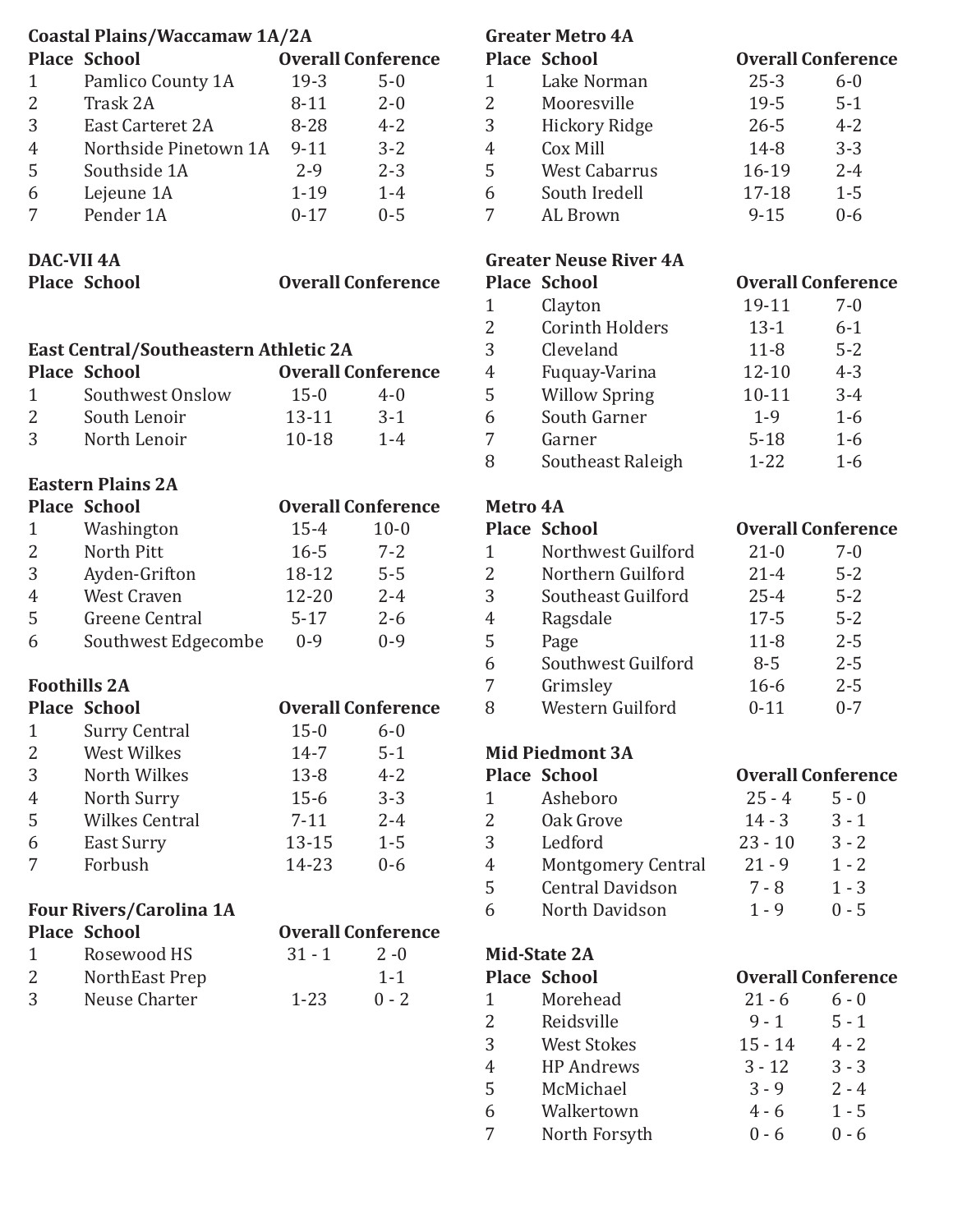|                | <b>Mid-State 3A</b>                                  |           |                           |
|----------------|------------------------------------------------------|-----------|---------------------------|
|                | <b>Place School</b>                                  |           | <b>Overall Conference</b> |
| $\mathbf{1}$   | Eastern Guilford                                     | $25 - 0$  | $7 - 0$                   |
| $\overline{2}$ | Rockingham County                                    | $10-7$    | $6 - 1$                   |
| 3              | Southern Guilford                                    | $5-5$     | $4 - 3$                   |
| $\overline{4}$ | <b>High Point Central</b>                            | $12 - 8$  | $4 - 3$                   |
| 5              | <b>Atkins</b>                                        | 11-22     | $4 - 3$                   |
| 6              | Dudley                                               | 12-20     | $2 - 5$                   |
| 7              | Northeast Guilford                                   | $2 - 10$  | $1-6$                     |
| 8              | Smith                                                | $1 - 13$  | $0 - 7$                   |
|                | Mideastern 3A/4A                                     |           |                           |
|                | <b>Place School</b>                                  |           | <b>Overall Conference</b> |
| 1              | Laney                                                | $11 - 1$  | $7 - 0$                   |
| 2              | Ashley                                               | $13 - 2$  | $6 - 1$                   |
| 3              | North Brunswick                                      | $11-6$    | $5 - 2$                   |
| $\overline{4}$ | South Brunswick                                      | $17 - 5$  | $4 - 3$                   |
| 5              | Hoggard                                              | $9 - 13$  | $3 - 4$                   |
| 6              | Topsail                                              | 13-18     | $2 - 5$                   |
| 7              | <b>West Brunswick</b>                                | $6 - 12$  | $1-6$                     |
| 8              | New Hanover                                          | $10 - 20$ | $0 - 7$                   |
|                | <b>Mountain 73A</b>                                  |           |                           |
|                | <b>Place School</b>                                  |           | <b>Overall Conference</b> |
| $\mathbf{1}$   | North Henderson                                      | $21 - 4$  | $6 - 0$                   |
| 2              | <b>East Henderson</b>                                | $19-3$    | $4 - 2$                   |
| 3              | Pisgah                                               | $15 - 8$  | $4 - 2$                   |
| 4              | Franklin                                             | $14 - 7$  | $3 - 3$                   |
| 5              | West Henderson                                       | $8-4$     | $3 - 3$                   |
| 6              | Tuscola                                              | $5-6$     | $1 - 5$                   |
| 7              | <b>Smoky Mountain</b>                                | $2 - 9$   | $0 - 6$                   |
|                |                                                      |           |                           |
|                | <b>Mountain Foothills 72A</b><br><b>Place School</b> |           | <b>Overall Conference</b> |
| 1              | <b>R-S Central</b>                                   | $15 - 4$  | $6 - 0$                   |
| $\overline{2}$ | Hendersonville                                       | 13-18     | $4 - 2$                   |
| 3              | Chase                                                | $10 - 12$ | $3 - 3$                   |
| 4              | Patton                                               | $11 - 17$ | $3 - 3$                   |
| 5              | <b>Brevard</b>                                       | 7-8       | $3 - 3$                   |
| 6              |                                                      | $10 - 11$ | $2 - 4$                   |
|                |                                                      |           |                           |
|                | Polk County                                          |           |                           |
| 7              | <b>East Rutherford</b>                               | $2 - 20$  | $0 - 6$                   |
|                | Neuse 6 2A<br><b>Place School</b>                    |           | <b>Overall Conference</b> |

1 North Johnston<br>2 Eastern Wayne Eastern Wayne

|                | <b>Place School</b>          |           | <b>Overall Conference</b> |
|----------------|------------------------------|-----------|---------------------------|
| $\mathbf{1}$   | Currituck 3A                 | $10-3$    | $5 - 0$                   |
| $\overline{2}$ | First Flight 3A              | $10 - 2$  | $4 - 1$                   |
| 3              | Manteo 2A                    | 18-12     | $4 - 2$                   |
| $\overline{4}$ | Northeastern 2A              | $5 - 10$  | $3 - 3$                   |
| 5              | Holmes 2A                    | 4-9       | $1-4$                     |
| 6              | Pasquotank 2A                | $1 - 14$  | $1 - 4$                   |
| 7              | <b>Hertford County 2A</b>    | $0 - 8$   | $0 - 5$                   |
|                | <b>Northern Athletic 4A</b>  |           |                           |
|                | <b>Place School</b>          |           | <b>Overall Conference</b> |
| 1              | Wakefield                    | $18-3$    | $5 - 0$                   |
| $\overline{2}$ | Millbrook                    | $22 - 4$  | $4 - 1$                   |
| 3              | Rolesville                   | $9-11$    | $3 - 2$                   |
| $\overline{4}$ | Heritage                     | $13-17$   | $2 - 3$                   |
| 5              | <b>Wake Forest</b>           | $10 - 13$ | $1 - 5$                   |
| 6              | Knightdale                   | $4 - 18$  | $0 - 6$                   |
|                | <b>Northwest 1A</b>          |           |                           |
|                | <b>Place School</b>          |           | <b>Overall Conference</b> |
| $\mathbf{1}$   | Mt Airy                      | $15 - 1$  | $6 - 0$                   |
| $\overline{2}$ | Starmount                    | $23 - 3$  | $5 - 1$                   |
| 3              | <b>East Wilkes</b>           | $16 - 11$ | $4 - 2$                   |
| $\overline{4}$ | Elkin                        | $6 - 11$  | $2 - 4$                   |
| 5              | Alleghany                    | $8 - 16$  | $2 - 4$                   |
| 6              | <b>South Stokes</b>          | $9 - 20$  | $2 - 4$                   |
| 7              | <b>North Stokes</b>          | $4 - 36$  | $0 - 6$                   |
|                | <b>Northwest Piedmont 1A</b> |           |                           |
|                | <b>Place School</b>          |           | <b>Overall Conference</b> |
| $\mathbf{1}$   | <b>Bishop McGuinness</b>     | $4 - 9$   | $2 - 0$                   |
| n<br>2         | NC Leadership Academy        | $1 - 18$  | $1 - 1$                   |
| 3              | Carver                       | $3 - 3$   | $0 - 2$                   |
|                | Northwestern 3A/4A           |           |                           |
|                | <b>Place School</b>          |           | <b>Overall Conference</b> |
| $\mathbf{1}$   | Ashe County                  | $21-6$    | $5 - 0$                   |
| $\overline{c}$ | Hibriten                     | $17 - 7$  | $3 - 2$                   |
| 3              | Watauga                      | $5 - 10$  | $3 - 2$                   |
| $\overline{4}$ | Alexander Central            | 19-12     | $3 - 2$                   |
| 5              | South Caldwell               | $6 - 15$  | $1 - 4$                   |
| 6              | Freedom                      | $4 - 28$  | $0 - 5$                   |

**Northeastern Coastal 2A/3A**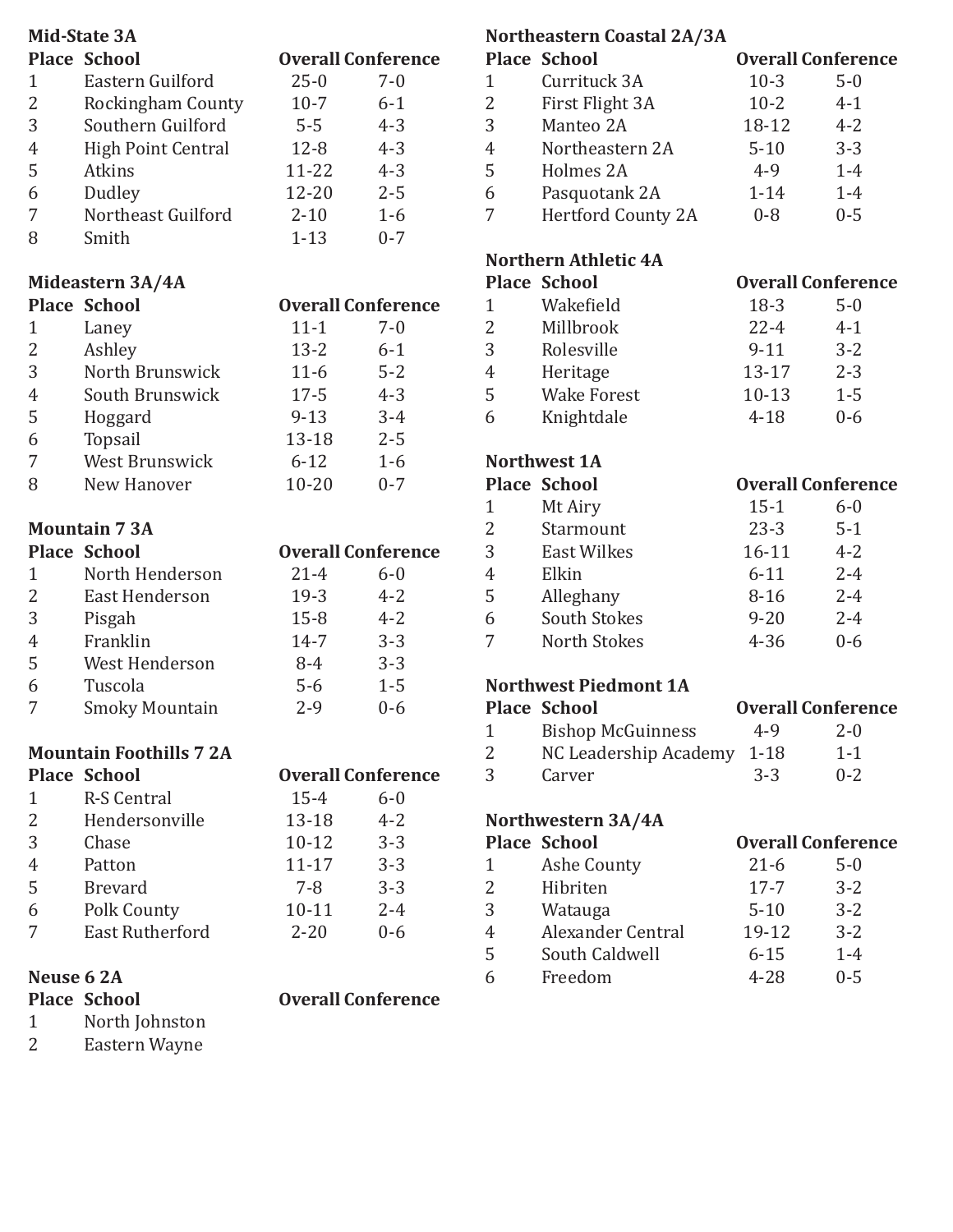|                | <b>Piedmont Athletic 1A/2A</b><br><b>Place School</b> |           | <b>Overall Conference</b> |
|----------------|-------------------------------------------------------|-----------|---------------------------|
| $\mathbf{1}$   | Uwharrie Charter (1A)                                 | $31 - 0$  | $6 - 0$                   |
| 2              | Trintiy (2A                                           | $19 - 1$  | $5 - 1$                   |
| 3              |                                                       | $14 - 10$ | $4 - 2$                   |
|                | SW Randolph (2A)                                      |           |                           |
| 4              | Providence Grove (2A) 13 - 16                         |           | $3 - 3$                   |
| 5              | Randleman (2A)                                        | $7 - 16$  | $2 - 4$                   |
| 6              | Wheatmore (2A)                                        | $5 - 18$  | $1 - 5$                   |
| 7              | Eastern Randolph (1A) 1 - 18                          |           | $0 - 6$                   |
|                | <b>Quad-County 3A</b>                                 |           |                           |
|                | <b>Place School</b>                                   |           | <b>Overall Conference</b> |
| 1              | Fike                                                  | $15 - 8$  | $6 - 1$                   |
| 2              | South Johnston                                        | $15 - 5$  | $6-1$                     |
| 3              | West Johnston                                         | $18-7$    | $5 - 1$                   |
| 4              | <b>CB</b> Aycock                                      | $17 - 5$  | $4 - 2$                   |
| 5              | Southern Wayne                                        | $5-6$     | $3 - 4$                   |
| 6              | Hunt                                                  | $5 - 16$  | $2 - 5$                   |
| 7              | <b>East Wake</b>                                      |           | $1-6$                     |
| 8              | SSS                                                   | $2 - 14$  | $0 - 7$                   |
|                | Queen City 3A/4A                                      |           |                           |
|                | <b>Place School</b>                                   |           | <b>Overall Conference</b> |
| 1              | Hough                                                 | $11 - 2$  | 7-0                       |
| $\overline{2}$ | <b>Mallard Creek</b>                                  | $15 - 7$  | $5 - 1$                   |
| 3              | Chambers                                              | $8 - 12$  | $3 - 2$                   |
| $\overline{4}$ | North Meck                                            | $4 - 5$   | $3 - 3$                   |
| 5              | <b>West Charlotte</b>                                 | $5 - 17$  | $2 - 3$                   |
| 6              | West Meck                                             | $3-9$     | $1 - 4$                   |
| 7              | Hopewell                                              | $1 - 20$  | $0 - 8$                   |
|                |                                                       |           |                           |
|                | <b>Rocky River 2A/3A</b><br><b>Place School</b>       |           | <b>Overall Conference</b> |
| $\mathbf{1}$   | Parkwood (3A)                                         | $22 - 4$  | $5 - 0$                   |
| $\overline{2}$ | Central Academy (3A)                                  | $12 - 2$  | $4 - 1$                   |
| 3              | West Stanly (2A)                                      | $11 - 15$ | $3 - 2$                   |
| 4              | Anson (2A)                                            |           | $1-4$                     |
| 5              | Monroe (2A)                                           | $4 - 15$  | $0 - 5$                   |
| 6              | Forest Hills (2A)                                     |           |                           |
|                |                                                       |           |                           |
|                | Sandhills 3A/4A                                       |           |                           |
|                | <b>Place School</b>                                   |           | <b>Overall Conference</b> |
| 1              | Pinecrest                                             | $20 - 0$  | $6 - 0$                   |
| $\overline{2}$ | <b>Union Pines</b>                                    | $32 - 6$  | $5 - 1$                   |
| 3              | Hoke                                                  | $13 - 7$  | $4 - 2$                   |
| 4              | Scotland                                              | $6 - 19$  | $3 - 3$                   |
| 5              | Southern Lee                                          | $2 - 4$   | $2 - 4$                   |
| 6              | Richmond                                              | $6 - 10$  | $1 - 5$                   |

 $7 \qquad \text{Lee County} \qquad \qquad 2-20 \qquad \qquad 0-6$ 

### **Smoky Mountain 1A**

|   | <b>Place School</b>           |          | <b>Overall Conference</b> |
|---|-------------------------------|----------|---------------------------|
| 1 | Robbinsville High School 18-1 |          | $4-0$                     |
| 2 | Swain County High School19-3  |          | $3-1$                     |
| 3 | Cherokee High School          | $2 - 12$ | $1 - 2$                   |
| 4 | Murphy High School            | $1 - 2$  | $1 - 2$                   |
| 5 | Hayesville High School        | $0 - 14$ | $0 - 4$                   |
|   |                               |          |                           |

# **So. Meck 4A**

|   | <b>Place School</b> |          | <b>Overall Conference</b> |
|---|---------------------|----------|---------------------------|
| 1 | Olympic             | $10-7$   | $5 - 0$                   |
| 2 | <b>Myers Park</b>   | $7 - 7$  | $3 - 2$                   |
| 3 | South Meck          | $5 - 3$  | $3 - 2$                   |
| 4 | Ardrey Kell         | $3 - 4$  | $2 - 3$                   |
| 5 | Phillip O. Berry    | $6 - 8$  | $2 - 3$                   |
| 6 | Harding             | $0 - 16$ | $0 - 5$                   |
|   |                     |          |                           |

# **South Piedmont 3A**

|                | <b>Place School</b>     |           | <b>Overall Conference</b> |
|----------------|-------------------------|-----------|---------------------------|
| 1              | <b>Central Cabarrus</b> | 8-1       | $6 - 0$                   |
| $\overline{2}$ | <b>West Rowan</b>       | $19-3$    | $5 - 1$                   |
| 3              | East Rowan              | $12 - 10$ | $4 - 2$                   |
| 4              | Concord                 | $8-9$     | $3 - 3$                   |
| 5              | Northwest               | $7 - 11$  | $2 - 4$                   |
| 6              | Carson                  | $8 - 12$  | $1 - 5$                   |
| 7              | South Rowan             | $3 - 11$  | $0 - 6$                   |
|                |                         |           |                           |

# **Southern Carolina 4A**

|   | <b>Place School</b> | <b>Overall Conference</b> |         |
|---|---------------------|---------------------------|---------|
| 1 | Weddington          | $16 - 7$                  | $4 - 1$ |
| 2 | Porter Ridge        | $15 - 5$                  | $4 - 1$ |
| 3 | Piedmont            | $14 - 7$                  | $4 - 1$ |
| 4 | Cuthbertson         | $6 - 11$                  | $2 - 3$ |
| 5 | Marvin Ridge        | $6 - 12$                  | $1 - 4$ |
| 6 | Sun Valley          | $0 - 16$                  | $0 - 5$ |
|   |                     |                           |         |

## **Southwest Wake 4A**

**Place School Overall Conference**

|   | pundi                | o veran gomeren |         |
|---|----------------------|-----------------|---------|
| 1 | Middle Creek         | $20 - 6$        | $6 - 1$ |
| 2 | Cary                 | $27 - 11$       | $6 - 1$ |
| 3 | <b>Holly Springs</b> | $12 - 3$        | $5 - 2$ |
| 4 | Apex Friendship      | $16 - 11$       | $4 - 3$ |
| 5 | Green Hope           | $5 - 8$         | $3 - 4$ |
| 6 | <b>Panther Creek</b> | $11 - 8$        | $3 - 4$ |
| 7 | Apex                 | $4 - 9$         | $1 - 6$ |
| 8 | Green Level          | $1 - 9$         | $0 - 7$ |
|   |                      |                 |         |